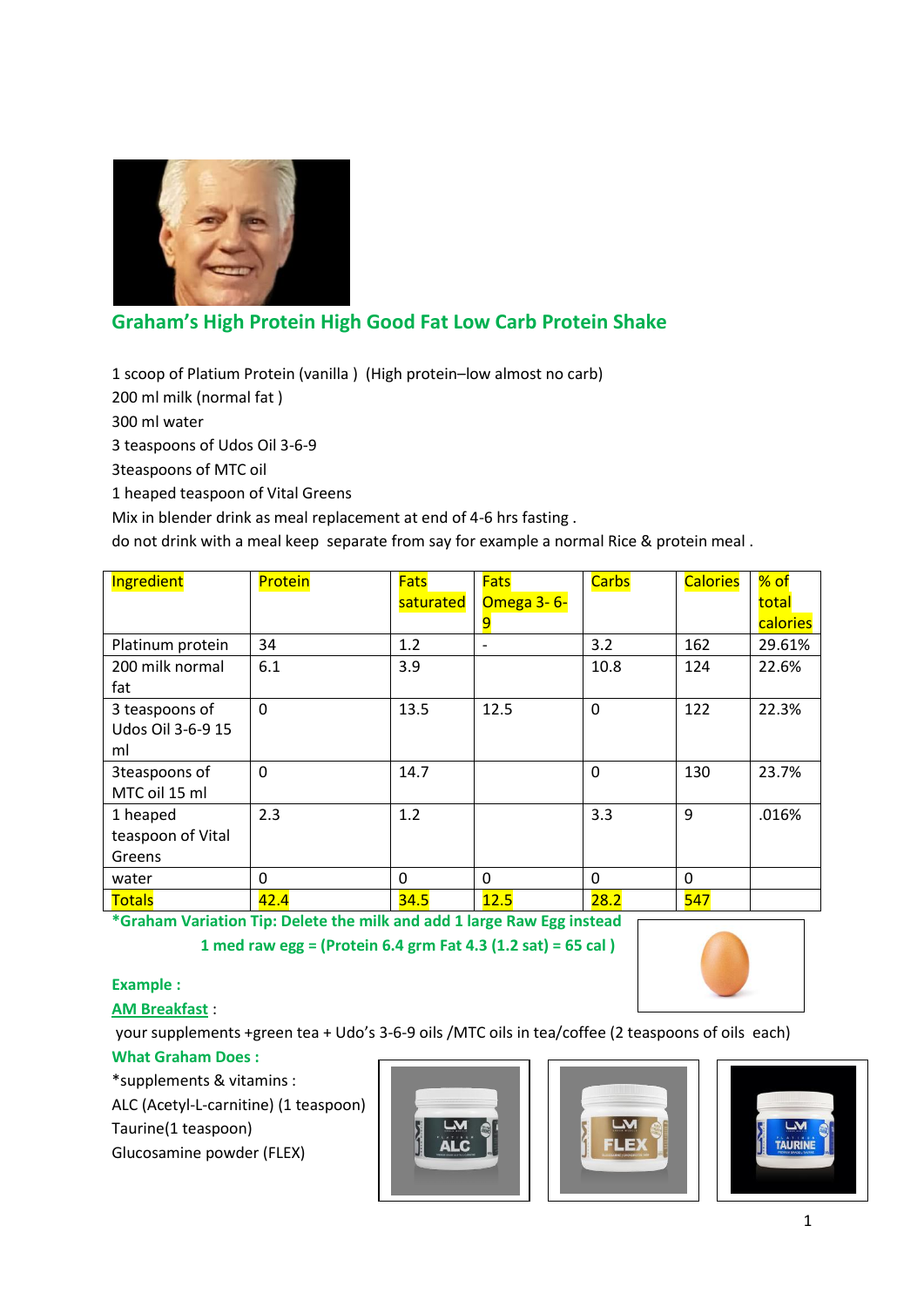### (1 teaspoon) Vit B complex 1 tab

K2 (2 tabs) Vit C (3 tabs 1,500 mg) Vit D (7,000 IU) (1 Tab) Krill oil 1,000mg (1 cap) Tribulus (2 tabs)



Caruso's P

Metformin (1 x 500 mg) (need prescription from Med GP) Berberine (2 x 500 mg) (no prescription required ) Vital Greens 78 nutrients (1 heaped Teaspoon twice daily ) UM Resurrect (1 heaped teaspoon ) (L glutamine-Bcaas-Hmb) Metamucil plain(2 heaped teaspoons ) in 200 ml of water Silverwater (50 ml) (see linkbelow)

### <https://www.healyshealth.com/antioxidants-and-free-radicals>

\* I mix the amino acids, vital greens, resurrect, silver-water, Metamucil into the 200 ml water.

put all the other tablets and capsules in my hand and swallow the mix down .

**Then Fast till about 12pm** (can have water, coffee , green tea with MTC/Udo's 3-6-9 oils ) during that time . Therefore you have fasted overnight :  $( = 8 \text{ hrs} + 6 = 14 \text{ hrs}$  fasting till 12 pm approximately). Now some days I might have the above-**HIGH PROTEIN- HIGH GOOD FATS- LOW CARB Protein Drink** (as my 12pm Lunch) .(supercharges with nutrients! )

## **Then about 2 or 3pm or 4pm your Rice & Protein meal**

(rice basmati small 1 min micro cup) (120grms = 33 grms carbs say 85g can tuna/salmon- (13 grm protein, 10 g fats (good fats 9 of that) 1 gram of carbs

## **\*\*Snacks:** Almonds & Walnuts (in between meals)

#### **Then about 5pm-6pm (Dinner)**

you might have Steak/Grilled Fish/Chicken & green beans \*(No carbs at night) this is Key ! can have coffee/tea +good fats in tea/coffee add 2 tsp UDO's Good Oils /2 tsp MCT oil) **Before Bed:** I take the supplements again as detailed above ;

























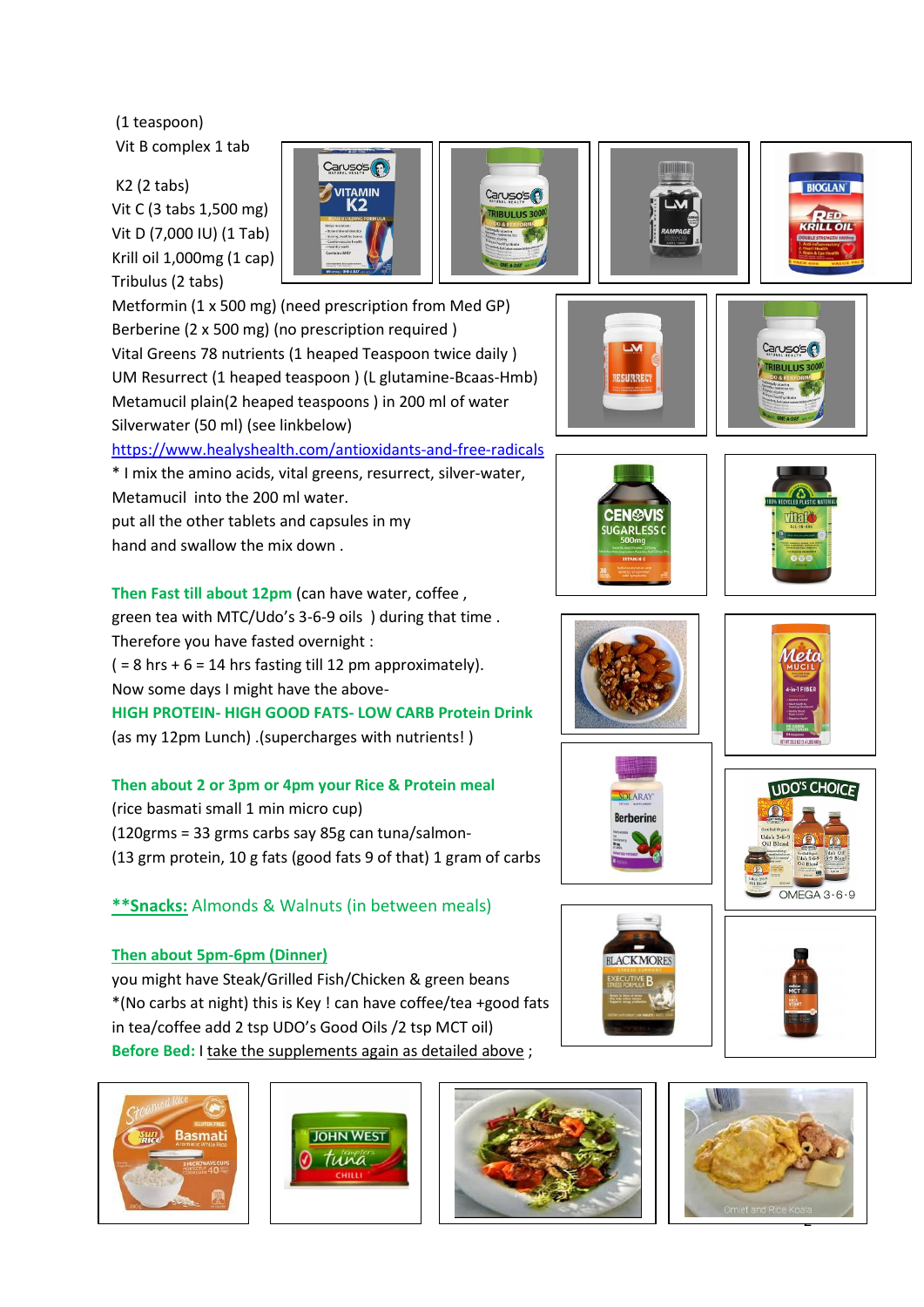#### **Recommended Health Products mentioned above:**  Platinum Protein Drink :



Available at Healy's Shop: <https://www.healyshealth.com/supplement-shop-front>



Udo's Oils available see link: <https://www.healyslowerbackpain.com/longativity-anti-aging>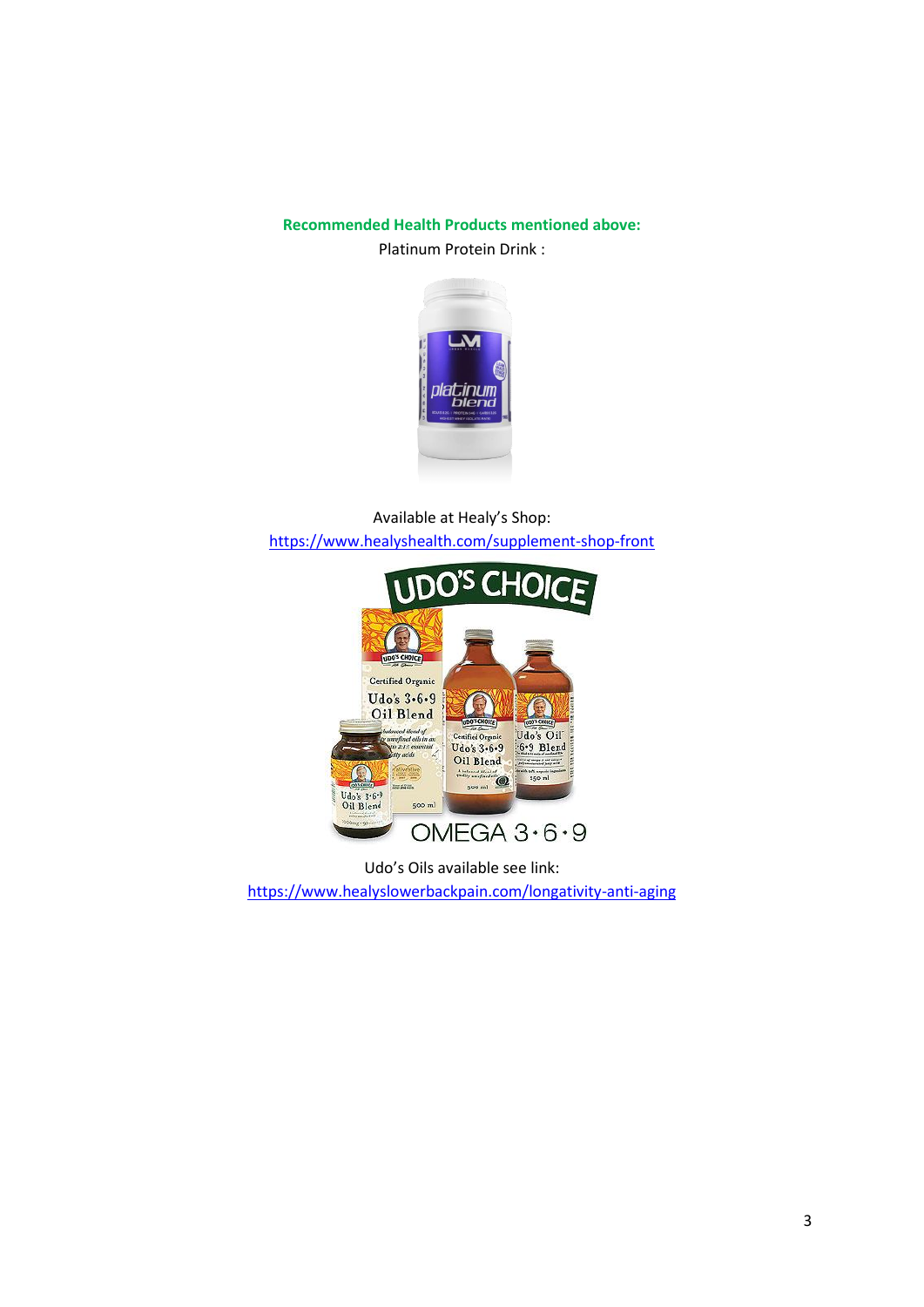

**Go to Kenmore Health Link**  <https://www.healyslowerbackpain.com/longativity-anti-aging>



**Available at Healy's Shop:** <https://www.healyshealth.com/supplement-shop-front>



**Snacks: Almonds & Walnuts (in between meals)**